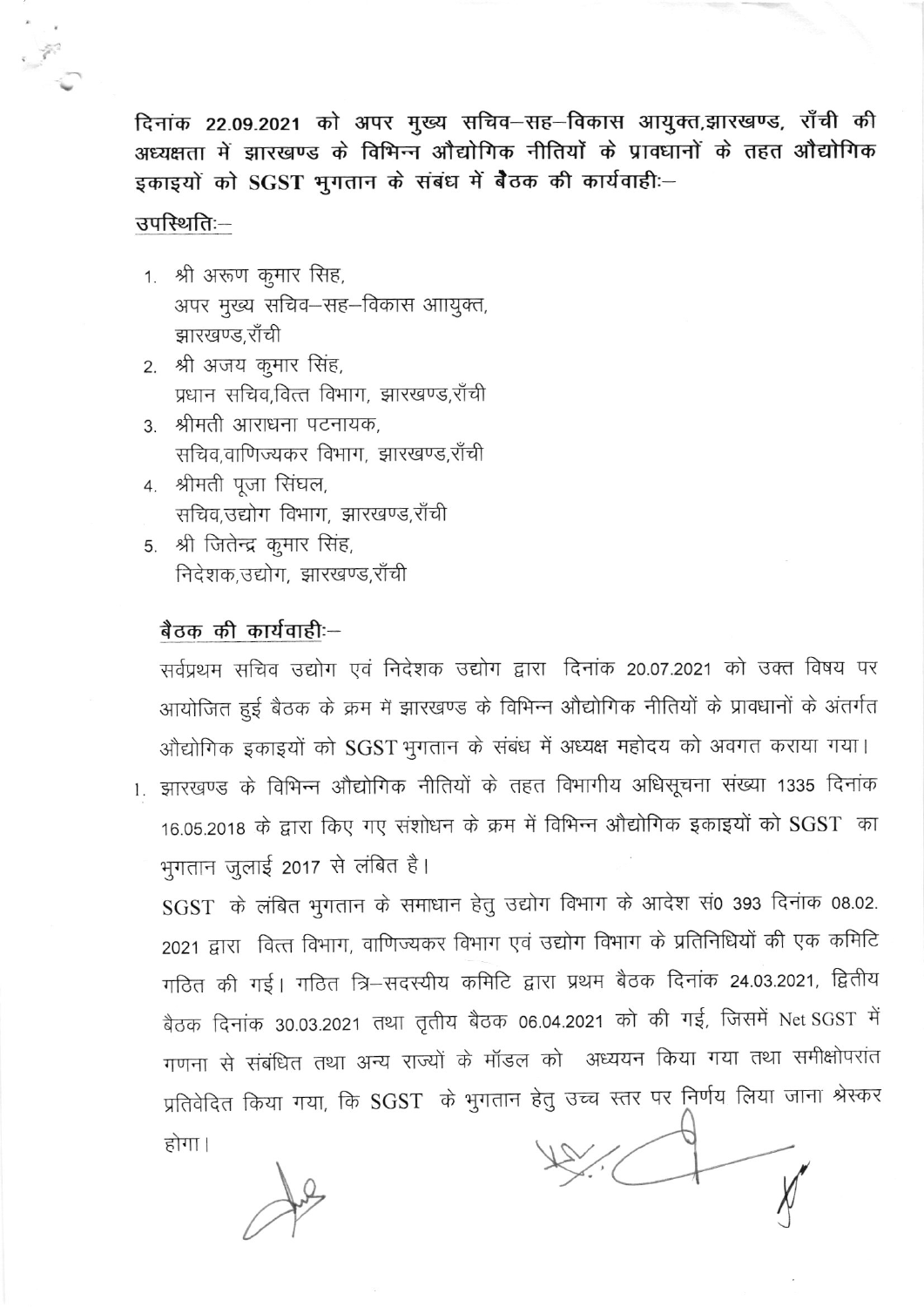- 2. उक्त परिप्रेक्ष्य में दिनांक 20.07.2021.को अपर मुख्य सचिव–सह–विकास आयुक्त की अध्यक्षता में बैठक आयोजित की गयी, जिसमें वाणिज्यकर विभाग को निदेश दिया गया कि विभिन्न ओद्योगिक नीतियों के अंर्तगत संबंधित औद्योगिक इकाईयों के लंबित SGST भूगतान की समीक्षा कर अगले बैठक में स्थिति से अवगत कराया जाय।
- 3. उद्योग विभाग, झारखण्ड सरकार के अधिसूचना ज्ञापांक–512 दिनांक–07.03.2019 द्वारा Goods and Service Tax Act लागु होने के उपरांत झारखंण्ड औद्योगिक एवं प्रोत्साहन नीति-2016 के कंडिका 7.5 में उपकंडिका (aa) Incentive on GST सम्मिलित किया गया है, जिसकी कड़िका (i) (ii) (iii) (iv) में "State GST Paid on intra-state supply subject to the tax realization in the state government treasury" पुर्नसंशोधित किया गया। पुनः कंडिका 7.5 में उपकंडिका (aa) (v) निम्नवत् सम्मिलित किया गया है-

(aa) (v) Explanation - Actual realization in the State treasury means the goods supplied by the industrial unit and finally consumed within the state and SGST paid thereof realized in the state treasury. If any ITC is claimed on the goods supplied by the unit or by any subsequent taxable person in any manner whatsoever e.g. ITC inter-state supply, then SGST paid on such goods shall not be eligible for reimbursement.

4. उक्त के आलोक में दिनांक 22.09.2021 को आयोजित बैठक में सचिव, वाणिज्यकर विभाग के द्वारा बताया गया कि औद्योगिक इकाइयों को SGST भुगतान करने हेतु वाणिज्यकर विभाग, झारखण्ड के द्वारा औद्योगिक नीति–2016 के प्रावधानों के अनुरूप ही मानक संचालन प्रक्रिया (SOP) तैयार कर लिया गया है तथा सभी औद्योगिक इकाईयों को 2016 औद्योगिक नीति के प्रावधानों के अनुरूप ही इस SOP के अनुसार SGST का भुगतान किया जा सकता है। इसके साथ ही कमिटि को यह भी अवगत कराया कि सभी जिला के संबंधित पदाधिकारियों को SOP से संबंधित प्रशिक्षण भी दे दिया गया है। कमिटि द्वारा विचारोपरांत निम्न निर्णय लिए गये:-

i) झारखण्ड के विभिन्न औद्योगिक नीतियों के प्रावधानों के तहत SGST के भुगतान हेतु वाणिज्यकर

विभाग मानक संचालन प्रक्रिया (SOP) के तहत औद्योगिक इकाईय़ों को प्रमाण पत्र निर्गत करेगा।